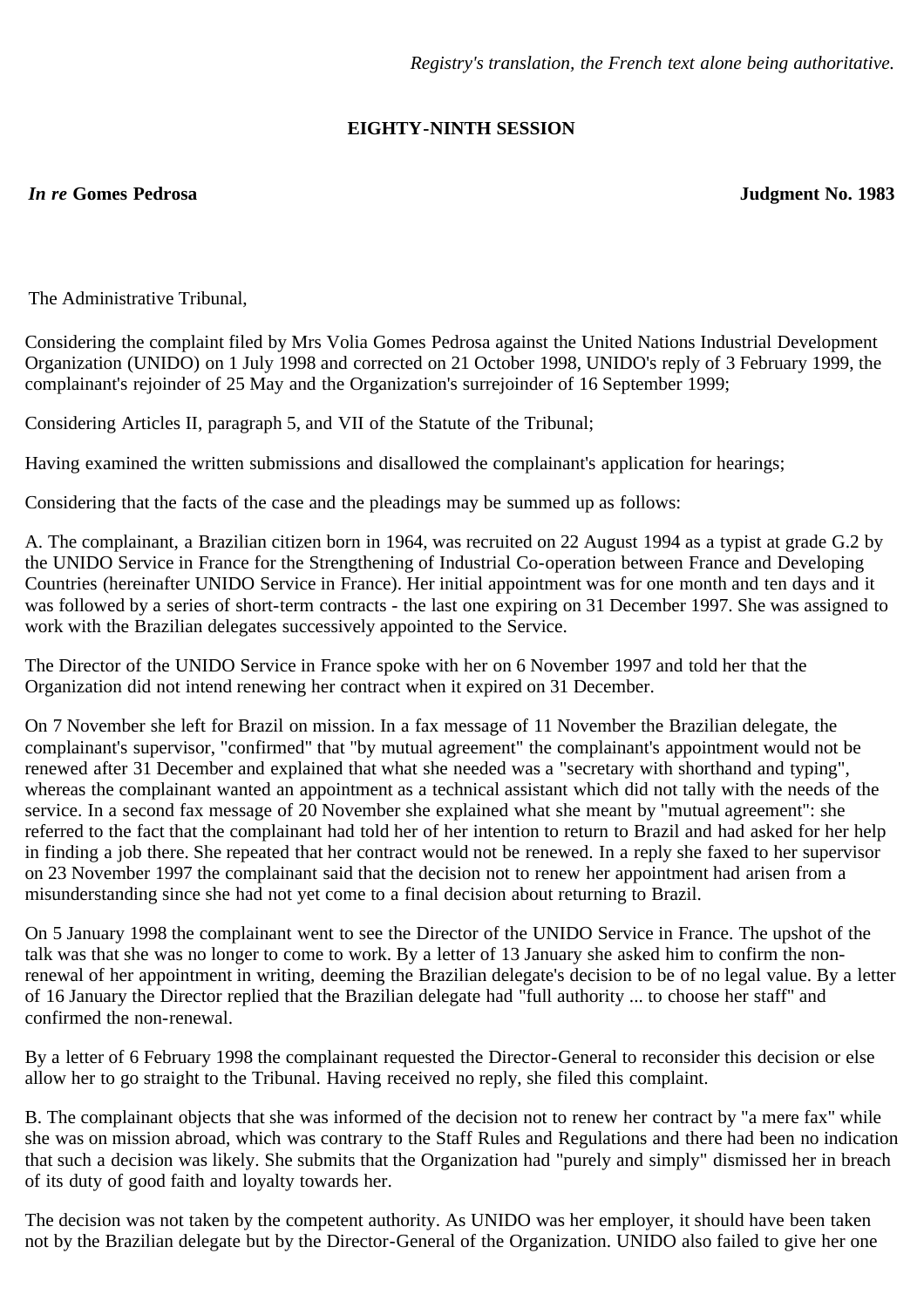month's notice.

She denies having expressed any firm intention of returning to Brazil. There was no mutual agreement between herself and the Brazilian delegate and the latter had no good reason not to renew her appointment.

Lastly, she contends that her job title over the period from 1994 to 1997 was inaccurate. Right from the start she was a "special assistant" and indeed she possessed a card that said so. Her pay never matched the duties she performed and she estimates the difference in salary as equal to 433,600 French francs for the entire period of her service at UNIDO.

She asks the Tribunal to quash the implied rejection of the request she made in her letter of 6 February 1998 and to order all consequent redress. She claims 200,000 francs in damages, 433,600 francs in back pay and 40,000 francs in costs.

C. In its reply the Organization objects to the receivability of the complaint. The complainant should have challenged the message faxed to her on 11 November 1997, which contained the decision not to renew her contract. The later communications merely confirmed that decision.

She appealed to the Director-General only on 6 February 1998 and so exceeded the time limit of sixty days prescribed in UNIDO Staff Rule 112.02(a).

Her claim to back pay is irreceivable because she failed to exhaust the internal remedies.

In subsidiary argument it explains that the procedure to be followed by the Administration in communicating its decisions is not indicated in the Staff Rules and Regulations. Citing the case law, it notes that the Tribunal allows the use of communication methods such as telexes.

It did not dismiss the complainant but merely refused to renew her contract, and she was informed of that decision forty-eight days before it expired. It adds that notice of non-renewal is not required by the rules.

The needs of the service changed with the arrival in January 1997 of the new Brazilian delegate. What she wanted was a secretary/shorthand typist to perform secretarial duties. But that job did not suit the complainant, who wished to be recruited as a technical assistant. The fact that she had taken on more activities did not mean she was "released" from her initial duties, nor did it create any new obligations on the part of UNIDO.

It observes that it was not required to obtain her agreement to the decision not to renew her appointment. The Director of the UNIDO Service in France took his decision on 6 November and conveyed it to her orally. The Brazilian delegate's fax message merely notified to her in writing a decision of which she had already been informed verbally.

The amounts she claims correspond to the salary of a different category of staff - which was not the one specified in her contracts. Her claim to back pay is therefore devoid of merit.

D. In her rejoinder the complainant asserts that it was the Director's letter of 16 January 1998 which constituted the written notice of non-renewal as it was the only final administrative decision and is the decision under challenge. Her appeal of 6 February 1998 to the Director-General was therefore filed within the time period specified in Rule 112.02(a).

Citing the case law she submits that an organisation may not end someone's appointment without first warning that person of his or her shortcomings. Furthermore, reasons must always be given and the decision notified within a reasonable period. However, UNIDO gave her no warning and did not officially inform her of the non-renewal until 16 January 1998, after her last contract had expired.

She points out that she never refused to perform the duties of a typist. The decision not to renew her appointment was therefore "purely arbitrary" in that it was prompted by the Brazilian delegate's wish to be rid of her "for personal reasons" that had nothing to do with "the proper running of the service". Since the duties of "special assistant" were not part of her contract, they were of indefinite duration. UNIDO never withdrew those duties.

She alleges that her claim to back pay is simply the consequence of an abuse of authority and must therefore be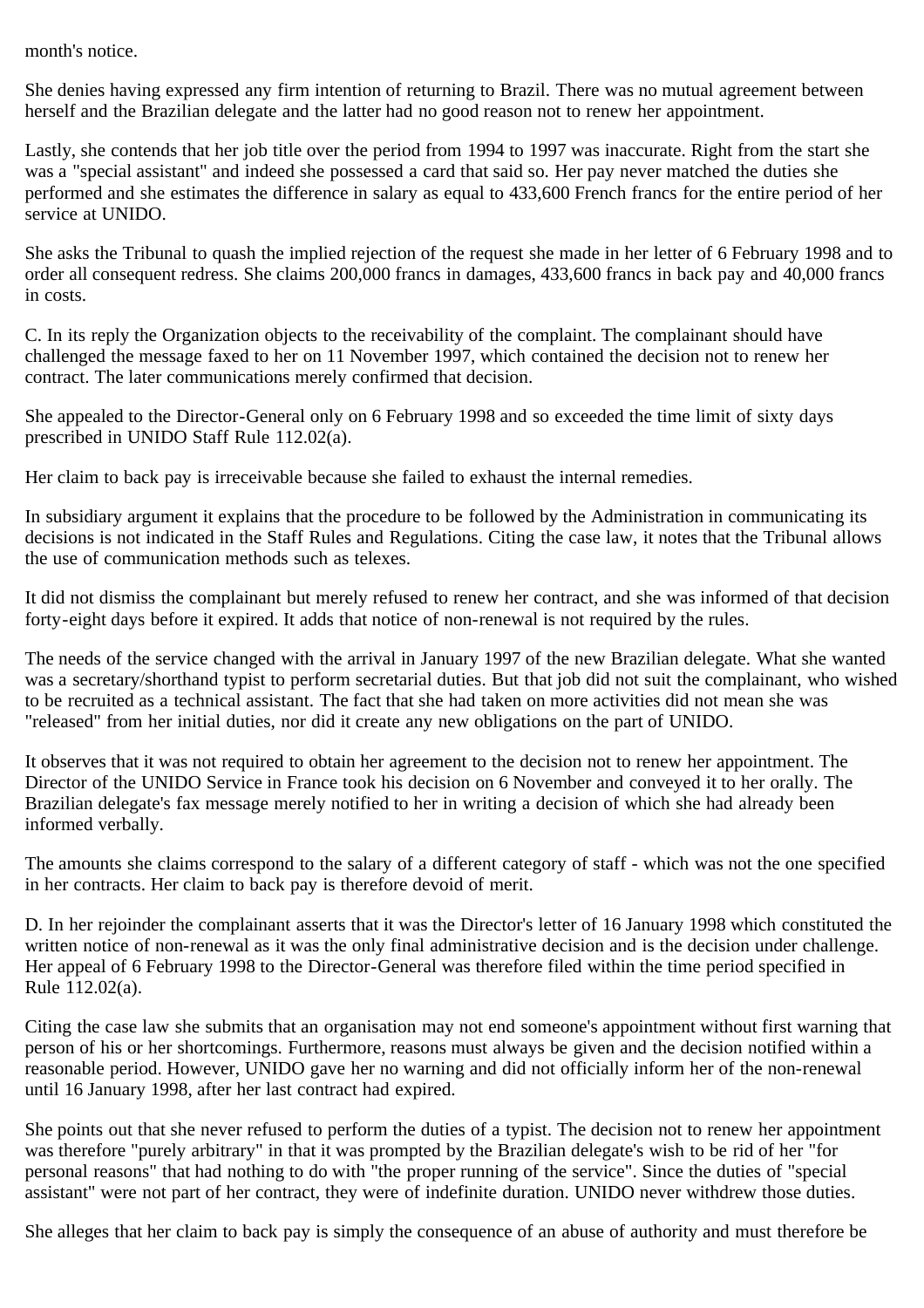declared receivable.

E. In its surrejoinder UNIDO presses its arguments and rebuts the pleas put forward by the complainant in her rejoinder.

It submits that she provides no evidence of bias on the part of the Brazilian delegate. Besides, the latter stated that in February 1997 the complainant had herself admitted that she did not want to do typing work.

## CONSIDERATIONS

1. The complainant was recruited in August 1994 as a typist by the UNIDO Service in France. After an initial appointment of one month and ten days, she was given a series of short-term contracts, the last of which, signed on 16 July 1997, expired on 31 December 1997. On 13 November 1997 while she was in Brazil on mission for the Organization she received a fax message dated 11 November from her first-level supervisor, the Brazilian delegate to the UNIDO Service in France, "confirming" that "by mutual agreement" her contract, due to expire on 31 December 1997, would not be renewed in 1998 and that her wish to be recruited as a technical assistant did not tally with the needs of the service. A second fax message, dated 20 November 1997, confirmed the first one and its author explained that the reference to a "mutual agreement" stemmed from the fact that a few months earlier the complainant had sought her help in finding work in Brazil where she planned to return to live. On 23 November 1997 the complainant answered the two messages. She expressed surprise at their content and stated that she had never agreed to the non-renewal of her appointment; that she had not reached a decision about returning to Brazil; and that although the duties she performed were not those of a typist but of a technical assistant, she was ready to continue performing them. She confirmed those statements in a fax message dated 28 November 1997.

2. On returning to Paris after taking authorised leave in Brazil, the complainant went to the UNIDO Service in Paris on 5 January 1998, but the Director of the Service reminded her that her appointment had not been renewed and asked her not to return to her former work place. On 13 January 1998 she wrote a letter of protest to the above Director in which she stated that her supervisor's intentions were of no legal value without a letter of confirmation from the Director, as he alone was her employer. The Director wrote to her on 16 January 1998 confirming the non-renewal of her appointment. He also reminded her that her supervisor, the Brazilian delegate, had full authority over her and that the successive renewals of her appointment had always been notified to her by the serving Brazilian delegate. In a letter of 6 February 1998 to the Director-General of UNIDO, the complainant submitted a request, pursuant to Staff Rule 112.02, for a review of the decision contained in the letter of 16 January. She also asked, in the event of a negative response, to be allowed to come straight to the Tribunal without having to go before the Joint Appeals Board. Having received no reply, she filed this complaint, in which she seeks the quashing of the implied decision, and claims 200,000 French francs in damages, 433,600 francs in back pay for the salary she would have been entitled to had she been paid in accordance with the duties she actually performed for forty months, and 40,000 francs in costs.

3. The Organization raises several objections to receivability. Its arguments concerning her claim to back pay are undoubtedly sound: the claim was submitted directly to the Tribunal without having been made in an internal appeal. Contrary to what the complainant asserts in her rejoinder, it is quite separate from her claim concerning the non-renewal of her appointment; and that she was allegedly underpaid bears no relation to the injury caused by the termination of her appointment. The claim is therefore irreceivable since she failed to exhaust the internal remedies.

4. However, her claim to compensation for the injury caused by the non-renewal of her contract is receivable. The defendant cites Staff Rule 112.02(a), which states:

"A serving or former staff member who wishes to appeal an administrative decision under the terms of regulation 12.1, shall, as a first step, address a letter to the Director-General, requesting that the administrative decision be reviewed. Such a letter must be sent within 60 days from the date the staff member received notification of the decision in writing."

The Organization contends that the non-renewal decision was given in the letter of 11 November 1997, received by the complainant on 13 November, and that she therefore had until 12 January 1998 to ask the Director-General to review it. Since she submitted it on 6 February 1998 her request was out of time. The plea fails: although the Brazilian delegate's letter of 11 November 1997 told the complainant clearly that her contract would not be renewed, it was a personal letter referring to a "mutual agreement" which obviously did not exist. The letter could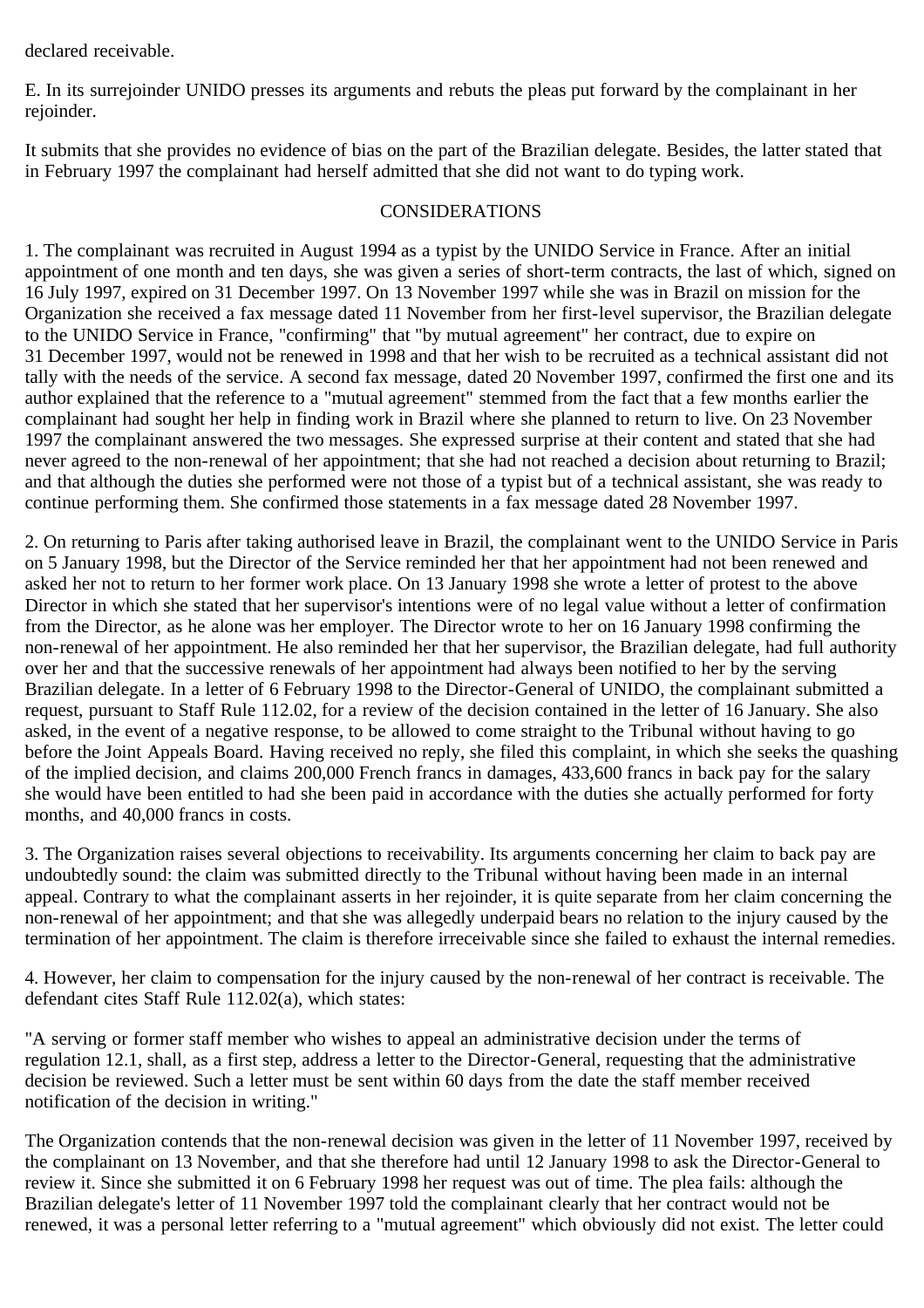not be regarded by the complainant as an administrative decision taken by the competent authority which could set off a time limit for appeal. It is true that the complainant was aware of the Organization's intentions, having been informed of them several times, in particular, in a talk with the Director of the UNIDO Service in France on 6 November 1997 and by the fax messages of 11 and 20 November 1997. Nevertheless, she was right to wait for official notification of an administrative decision from the competent authorities of UNIDO before challenging the measure. Although the letter of 16 January 1998 signed by the Director of the UNIDO Service in France appears to be merely a letter of confirmation, it is the only official administrative decision adversely affecting the complainant. Her letter of 6 February 1998 seeking a review of it was therefore in time.

5. In support of her claim to the quashing of the decision, the complainant submits that UNIDO was in breach of its duty of good faith and loyalty towards her, particularly since it failed to inform her in good time of its intention not to renew her contract; and that the termination of her appointment was based on wrong facts, which amounts to failure to provide reasons.

6. The evidence shows that, being employed under a series of short-term contracts, the complainant knew that her appointment was not automatically renewable. In the absence of convincing written evidence - other than the fax messages of 11 and 20 November 1997 - it cannot be denied that there was tension between the complainant and the Brazilian delegate, prompted in part by the discrepancy between the tasks the complainant actually performed and the Service's need for a real secretary - the job for which the complainant had been recruited - and not a technical assistant. Consequently, the complainant may not allege that the non-renewal of her contract came as a surprise and that she was given no warning - which would have been contrary to the principles that govern relations between an organisation and its staff. As to the absence of one month's notice, UNIDO rightly points out that the obligation arising from the provisions of the Staff Regulations applies to dismissal and not to non-renewal of a fixed-term appointment. Nonetheless, the case law says that an organisation must always give the reasons for a decision not to renew an appointment and those reasons must be notified to the staff member within a reasonable time.

7. In this case, there is some doubt as to the Organization's real reasons. The first fax message addressed to the complainant referred to a "mutual agreement" which clearly did not exist. The fact that she did not actually perform the duties of a secretary was undoubtedly one of the reasons for the final decision. But that situation was not new. UNIDO seems to have accepted it and apparently issued no warnings on that score. A letter, submitted in the surrejoinder, addressed by the delegate of Brazil to the Director of the Service and dated 2 February 1999, mentions that "she [the complainant] never did her work properly and refused to help Mrs C.", which does imply that there were personal criticisms of the complainant, though the evidence includes no assessment of her work. In short, taken together, the above elements indicate that the explanation given for the non-renewal of the complainant's appointment is far from clear and precise reasons are lacking. As the Tribunal recalled in Judgment 946 ( *in re* Fernandez-Caballero):

"As a rule the reasons for any administrative decision must be stated. Non-renewal is plainly a decision of great consequence to a staff member and, though the Director-General is free to make his own assessment of the material facts, the staff member is entitled to know the reasons for the Director-General's conclusion so that he may, if he chooses, lodge first an internal appeal and then, if need be, a complaint with the Tribunal."

8. The impugned decision of 16 January 1997 merely informs the complainant, without any statement of reasons, that the Brazilian delegate "has full authority ... to choose her staff and, of course, define their duties". The reasons given by the Brazilian delegate - who has only such authority as is mandated by the general management of UNIDO - being neither clear nor established as regards the complainant's agreement to the non-renewal of her appointment, the Tribunal considers that the decision under challenge must be set aside for want of an adequate explanation. The complainant seeks neither reinstatement nor a new contract, but redress for injury which the Tribunal sets at 50,000 French francs.

9. Since the complaint succeeds in part, she is entitled to costs, which the Tribunal sets at 20,000 francs.

## DECISION For the above reasons,

1. The challenged decision is set aside.

2. UNIDO shall pay the complainant compensation in an amount of 50,000 French francs.